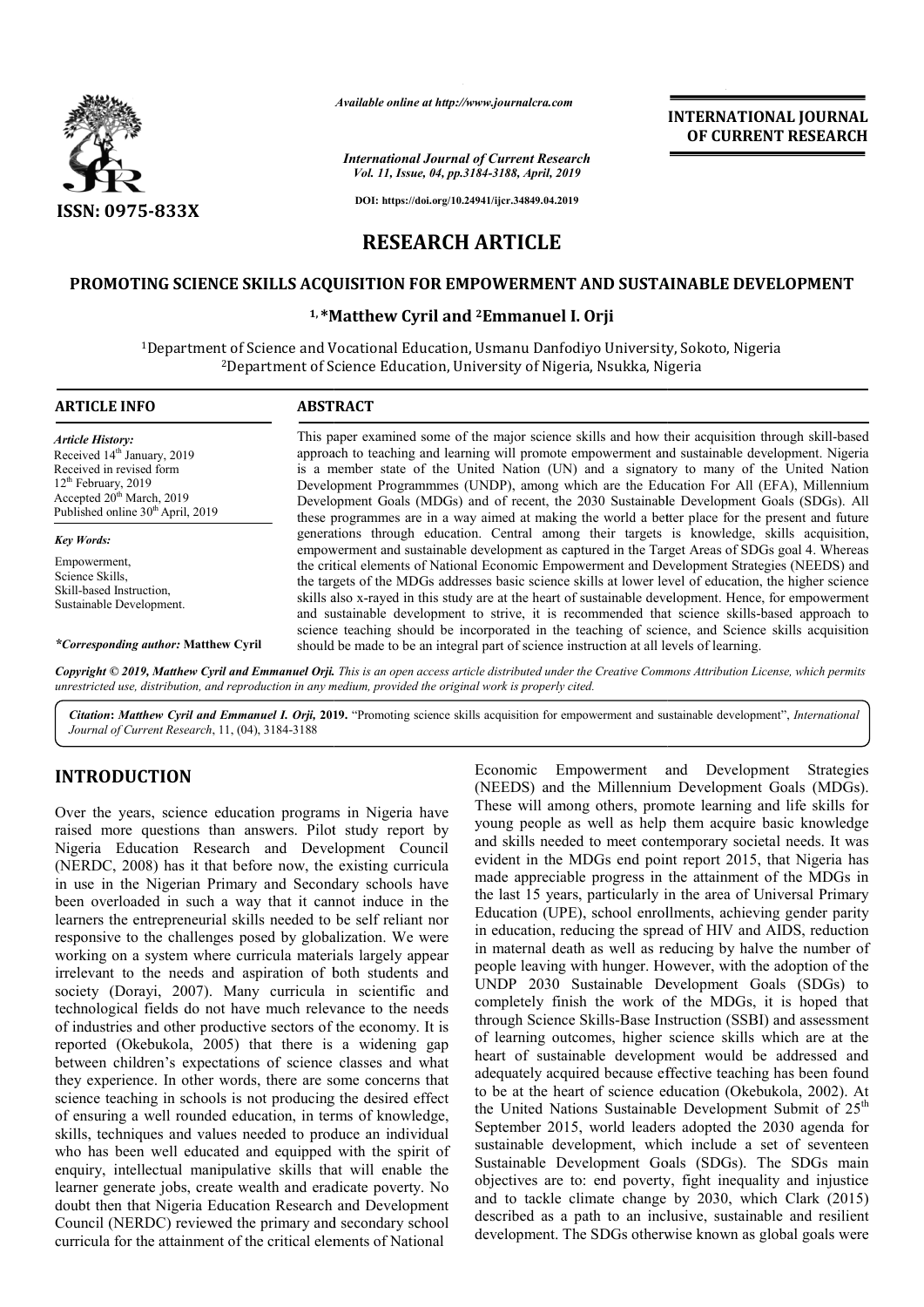build on the Millennium Development Goals (MDGs) to completely finish the work of the MDGs. One of the SDGs (Goal 4) provided by the United Nation Development Program (UNDP) is to ensure an inclusive and equitable quality education and promote life-long learning opportunities for all. This goal's specific targets (4.4 and 4.7), which forms the rudiments for this paper include among others:

- i. By 2030, increase by  $X\%$  the number of youth and adults who have relevant skills, including technological and vocational skills, for employment, decent jobs and entrepreneurship.
- ii. By 2030, ensure all learners acquire knowledge and skills needed to promote sustainable development, including among others through education for sustainable development and sustainable life-styles, human rights, gender equality, promotion of a culture of peace and non-violence, global citizenship, and appreciation of cultural diversity and of cultures contribution to sustainable development.

In both targets of the forth SDG, skills acquired through education future prominently as a key concept that could drive all other attainments reflected in the two targets, because the role of education has been identified as critical to its success (Obe, Johnson, Buckland, Brookes & White, 2004). In other words, it is through the acquisition of relevant skills that one could: be gainfully employed, have decent jobs and entrepreneurship, promote sustainable development and attain sustainable life-styles, etc. If the acquisition of relevant science skills can lead to meaningful sustainable development, then it is imperative to appraise all the available science skills for possible attainment of the targets of the fourth SDGs for meaningful science skills acquisition through Science Skills-Base Instruction and assessment of learning outcomes. Though effective teaching involves a conscious arrangement of resources in an effort to make science skills and content accessible to students, which in turn nurtures or changes the students' ability, knowledge and attitudes, SSBI enables students acquire science skills and apply them for sustainable life-style. Studies however, have also shown that effective assessments in science have profound positive impact on teaching and learning (Kirton, Hallam, Peffers, Robertson and Stobart, 2007). Assessment according to Morrison (2010) is an integral part of instruction, as it determines whether or not the goals of education are being met. It affects decisions about grades, placement, advancement, instructional needs, curriculum, and in some cases, funding. Skill has been described as the ability in carrying out a task (Ogbuanya, 2010). It is the ability to carry out a task with pre-determined results often within a given amount of time, energy, or both. Business dictionary (2017) describe skill as an ability and capacity required through deliberate, systematic and sustained effort to smoothly and adaptively carryout complex activities or job functions involving ideas (cognitive skills), things (technical skills), and/or people (interpersonal skills). It should be noted however, that skills are not just about work. They also serve essential social purposes.

*…. Achieving a fair, more inclusive society depends on young people leaving school or college with the skills they need to work. Where they lack such skills, their exclusion is likely to be compounded during their lives.*

*Department of Education and Skills (2003) cited in Obe, et-al (2004), p. 3* 

Different science skills have been identified, classified or categorized by different scholars and programmes: Science Process Skills which are categorized into two (Basic and integrated) by the Elementary science programme of the American Association for the Advancement of Science (AAAS, 1967), Reasoning Skills and Critical thinking Skills by Valentino (2000), Acquisitive, Organizational, Creative, Manipulative and Communicative skills by Bybee, Powell and Trowbridge (2014). All these skills if properly acquired at various levels of learning can lead to meaningful sustainable development. World Commission on Environment and Development (WCED, 1987) suggests that development is sustainable where it meets the needs of the present without compromising the ability of future generations to meet their own needs. In other words, sustainable development is a process of change in which the exploitation of resources, the direction of investments, the orientation of technological development and institutional change are made consistent with the future as well as present needs. The International Union for Conservation of Nature (IUCN, 2017), sustainable development means adopting lifestyles and development paths that respect and work within nature's limits.

**Science Process Skill:** The history of science is in part the history of how scientists come to look at the world they study. Scientific experimentation and observation have come to be defined by the exercise of a process called the scientific method (Pollyn, 2009). The underlying skills and premises which govern the scientific method are referred to as science process skills. Science process skills are the tools that students use to investigate the world around them and to construct science concepts. Science process skills have also been described as mental and physical abilities and competencies which serve as tools needed for the effective study of science and technology as well as problem solving, individual and societal development (Nwosu and Okeke in Akinbobola and Afolabi, 2010). Jack (2013) describes the science process skills as cognitive and psychomotor skills employed in problem solving, and can be acquired and developed through training such as are involved in science practical activities. They are the aspects of science learning which are retained after cognitive knowledge has been forgotten. Science process skills therefore are a set of interrelated abilities by which adequate and reliable information about nature are acquired, understood and applied in solving problems. Process skills are the procedures adopted for performing tasks with high level of accuracy (Elijah 2006). Elementary Science Programme of the American Association for the Advancement of Science (AAAS, 1967), which focuses upon ways of developing basic skills in the process of science, classified the science process skills into two categories: Basic Science Process Skills and Integrated Science Process Skills (Akinbobola and Afolabi, 2010).

**Basic science process skills:** Basic Science Process skills (BSPS) are functional skills designed for primary school pupils, and are vital for science learning and concept formation at the primary and junior secondary schools (Akinbobola and Afolabi, 2010). They are viewed as central to elementary school science education and important enough to be taught in their own right. They are often combined with science content, enabling children to learn both science processes and content at the same time, in a seamless learning experience. The basic science process skills are useful in science and non-science situations.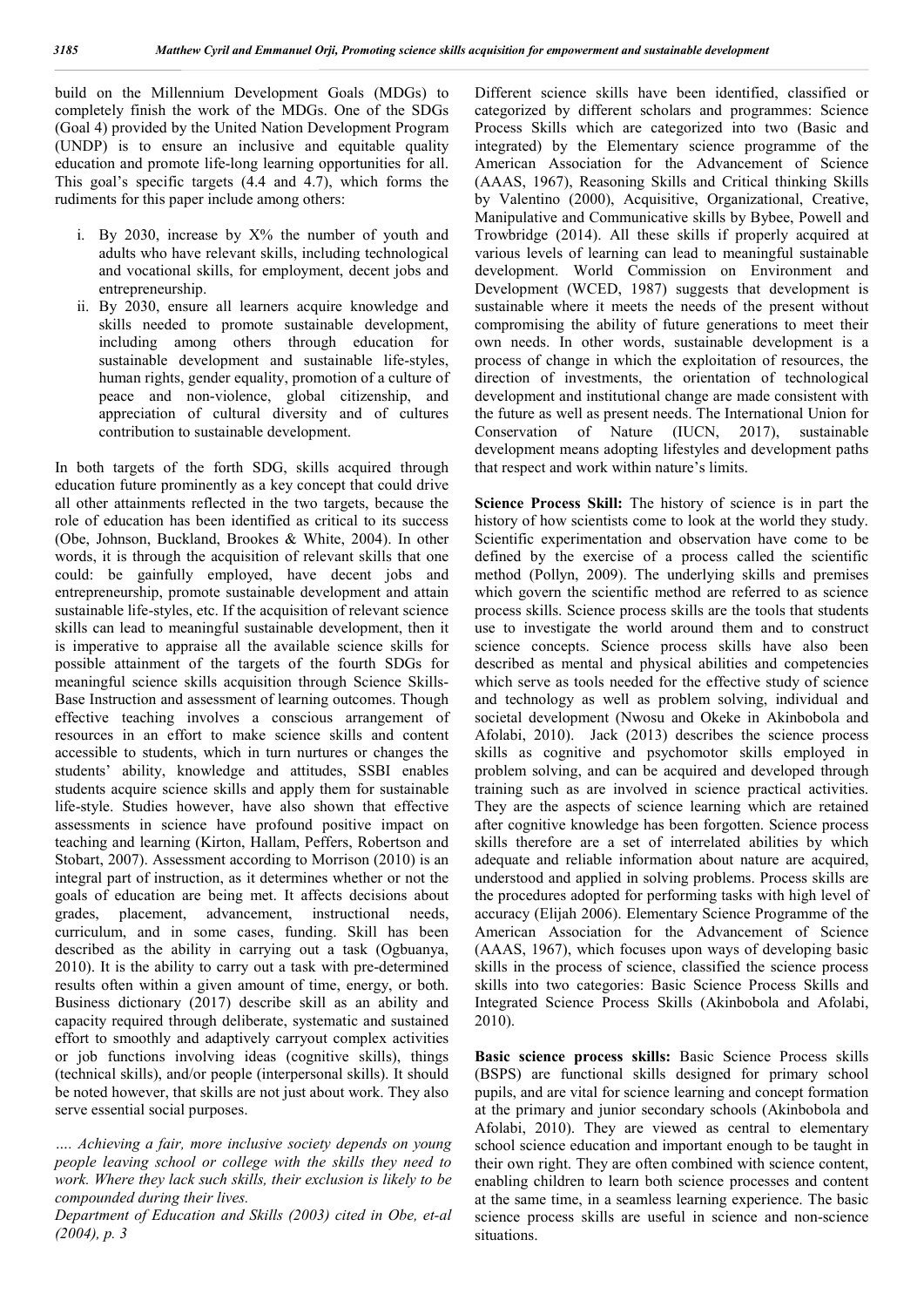

**Figure 1. Science Skills Framework for Empowerment and Sustainable Development** 

Basic science process skills are seven of the thirteen science process skills meant for primary school pupils, namely: observing, classifying, measuring, communicating, inferring, predicting and number relationship. Opateye (2012) and Jinks (1997) provide the seven basic science process skills and their respective desired abilities as follows:

#### 1.Observing skill

- Using their senses to notice specific features,
- Identify qualitative changes in conditions of the features observed and
- Identify similarities and differences in features.

#### 2. Classifying

- Classify objects, specimens, organisms, etc. using observable properties,
- Grouping objects based on observable traits and
- Selecting traits that express the deeper essence of a system.

### 3. Measuring

- Using measurement to determine area, volume, length, time, temperature, etc,
- Determining quantity of items and
- Comparing some attributes of a system to a standard reference.

4. Communicating

- Using the skill to systematically report data or event and
- Ability to interpret and present information on observed charts, graphs, etc.
- 5. Predicting
- predicting the results for a proposed laboratory test or set up,
- Selecting predictions based on previously observed phenomenon,
- Providing rationale for the predictions and
- Using observation to predict future events/occurrences.

### 6. Inferring

- Formulating assumptions based on observations,
- Differentiating between observations and inferences,
- Using observations and inferences to identify testable questions and problems.

#### 7. Number relationship

- Assessing the percentage of data,
- Sharing a given quantity based on ratio relationship,
- Determining the interaction of variables and
- Using analytical thought to dissect between cause and effect.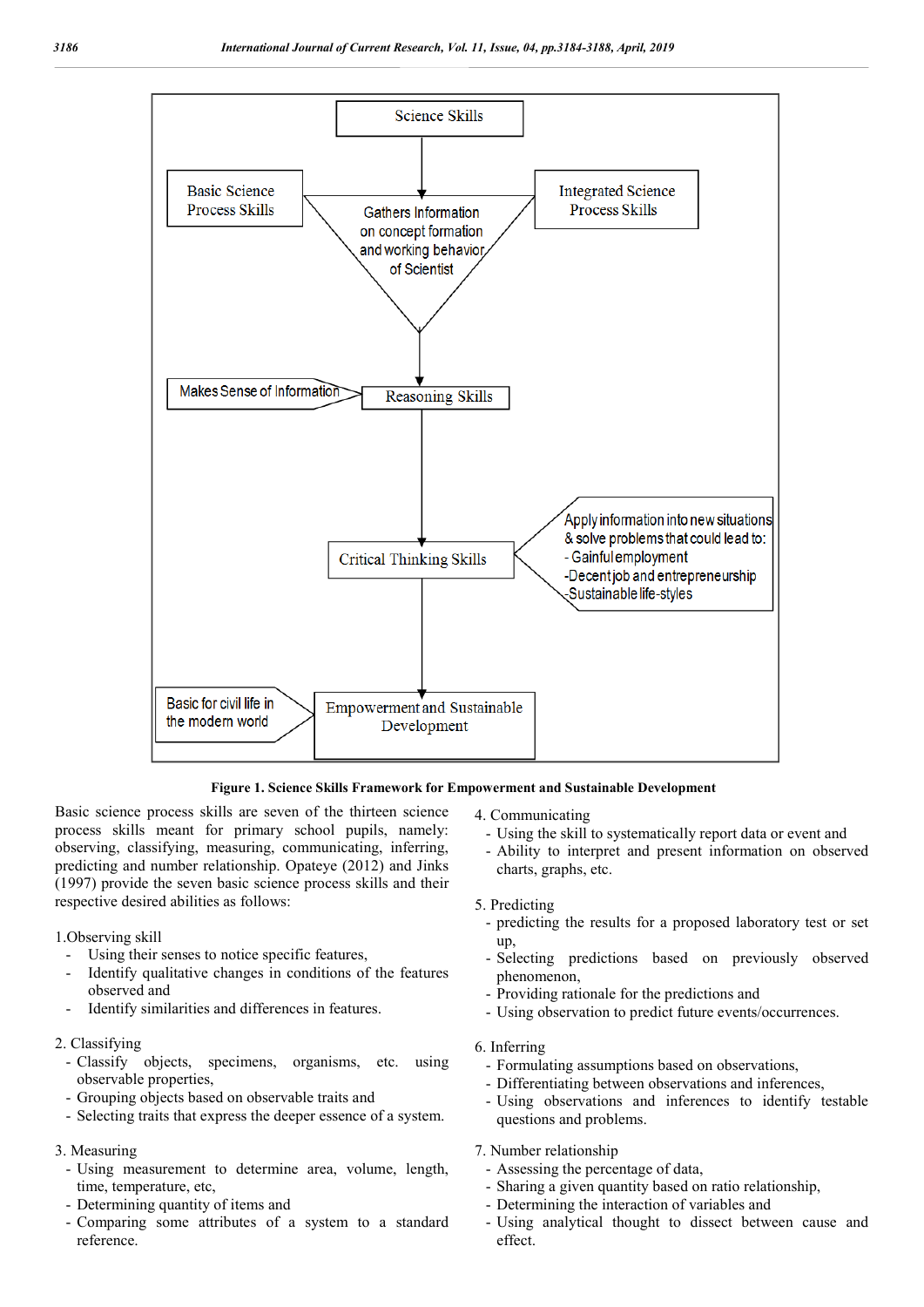#### Table 1. Integrated science process skills

| S/N | Skill                                 | <b>Description</b>                                                                                                                                                                          |
|-----|---------------------------------------|---------------------------------------------------------------------------------------------------------------------------------------------------------------------------------------------|
|     | Identifying and controlling variables | Ability to identify variables that can affect an experimental outcome and manipulate independent variable.                                                                                  |
|     | Defining operationally                | Stating how to measure a variable in an experiment                                                                                                                                          |
|     | Formulating hypotheses                | Stating the expected outcome of an experiment. Ability make intelligent guess.                                                                                                              |
|     | Collecting and Interpreting data      | Organizing data and drawing conclusions from it.                                                                                                                                            |
|     | Experimenting                         | Being able to conduct an experiment, including asking an appropriate question, stating a hypothesis,                                                                                        |
|     |                                       | identifying and controlling variables, operationally defining those variables, designing a "fair" experiment,<br>conducting the experiment, and interpreting the results of the experiment. |
|     | Formulating models                    | Creating a mental or physical model of a process or event.                                                                                                                                  |
|     |                                       |                                                                                                                                                                                             |

**Table 2. Science reasoning skills**

| S/N | <b>SKILL</b>                          | <b>DESCRIPTION</b>                                                                              |
|-----|---------------------------------------|-------------------------------------------------------------------------------------------------|
|     | Longing to know and understand        | The desire to probe, find information and seek explanation                                      |
|     | Questioning of scientific assumptions | The tendency to hold open for further verification presented assumptions, encounters and ideas. |
|     | Search for data and its meaning       | The propensity to collect information and to analyze it in context.                             |
|     | Demand for verification               | The inclination to repeat and replicate findings and studies.                                   |
|     | Respect for logic                     | The inclination to move from assumption to testing and data collection to conclusions           |
|     | Consideration of premises             | The tendency to put into context the reason for a particular point of view                      |
|     | Consideration of consequences         | The tendency to put into perspective the results of a particular point of view                  |
|     | Respect for historical                | The inclination to understand and learn from earlier ideas, studies and events.                 |
|     |                                       |                                                                                                 |

| Table 3. Critical thinking skills |                  |                                                                                                                                                     |  |  |
|-----------------------------------|------------------|-----------------------------------------------------------------------------------------------------------------------------------------------------|--|--|
| S/N                               | <b>SKILL</b>     | <b>DESCRIPTION</b>                                                                                                                                  |  |  |
|                                   | Analyzing        | Studying something to indentify constituent elements or relationships among elements.                                                               |  |  |
|                                   | Synthesizing     | Using deductive reasoning to pull together key elements.                                                                                            |  |  |
|                                   | Evaluating       | Reviewing and responding critically to materials, procedures or ideas, and judging them by purposes, standards or other criteria.                   |  |  |
| 4.                                | Applying         | Using ideas, processes, or skills in new situations.                                                                                                |  |  |
|                                   | Generating ideas | Expressing thoughts that reveal originality, speculation, imagination, a personal perspective, flexibility in thinking, invention or<br>creativity. |  |  |
| $\mathbf{b}$ .                    | Expressing ideas | Presenting ideas clearly and in logical order while using language that is appropriate for the audience and occasion.                               |  |  |
|                                   | Solving problems | Using critical thinking skills to find solutions.                                                                                                   |  |  |

Knowledge of basic science process skills would prepare the learner for the more complex skills. Here, students are introduced to information gathering and concept formation. Activities are characterized by curiosity and creativity; in which case, skills and abilities to develop new approaches and ways of thinking are encouraged. Also pupils develop ability to ask questions and seek answers to questions raised.

**Integrated Science Process Skills:** Integrated science process skills are the working behavior of scientist and technologists (Jack, 2013). The integrated science process skills include the following: making models, defining operationally, collecting and interpreting data, identifying and controlling variables, formulating hypotheses and experimenting.

This skill develops students' organizational ability in handling issues/events to a logically acceptable conclusion.

**Science reasoning skills:** Science Reasoning Skills help children make sense of information they gather by fostering an open mind, curiosity, logic and data-based approach to understanding the world (Valentino, 2000). These skills provided by Valentino (2000) have the following: At this stage, new ideas are generated, tested and applied into new perspectives adopting lifestyles and development paths that respect and work within nature's limits, which is basic for civil life in the modern world.

**Critical thinking skills:** Critical thinking skill requires students to apply information in new situations and in solving problems (Valentino, 2000). According to Ibe (2010), critical thinking involves the ability to identify a problem, raise questions about it, seek for information, analyze them and make inferences logically. Critical thinking skills enable pupils to be more critically minded, thereby expressing thoughts that **Science Skills-Based Instruction (SSBI):** The achievement of the right to education requires that young people be given the opportunity necessary for the acquisition of the knowledge, skills, attitudes and values which are expected to enable them lead happy and productive lives as individuals and discharge their social duties for the betterment of life in the society. All these can be achieved if pupils are adequately exposed to science skills-based instruction at all levels of learning. In SSBI, the teacher begins by:

- 1. Carefully identifying and defining the science skills to be acquired in a given instruction or lesson. Implementing a skills-based approach to science instruction begins by carefully defining what you would like the students to be able to do (Valentino, 2000). This can be achieved by setting high expectations, facilitating skill practices and supporting all students so they can be successful. This will move students towards independence and how to think at high levels, solve problems and perform on various academic tasks with great success.
- 2. Focus the teaching of science skills not in isolation of the child's physical world or real world applications. Here the instructor becomes more like a coach leading a team. He introduces a skill, model it and ask students to practice. In so doing, students self confidence, independence, thinking skills collaboration and active learning are developed at the same time as knowledge is acquired. As students practice skills, they are discussing ideas and summarizing essential information, they are learning how to think critically, analyze ideas and solve sophisticated problems.
- 3. Conduct science skills-based assessments. In the classroom of science skills-based instruction, good amount of time should be dedicated to practices, assessing and reflecting on skills. Content analysis of educational objectives should reflect the six taxonomic levels of educational objectives in